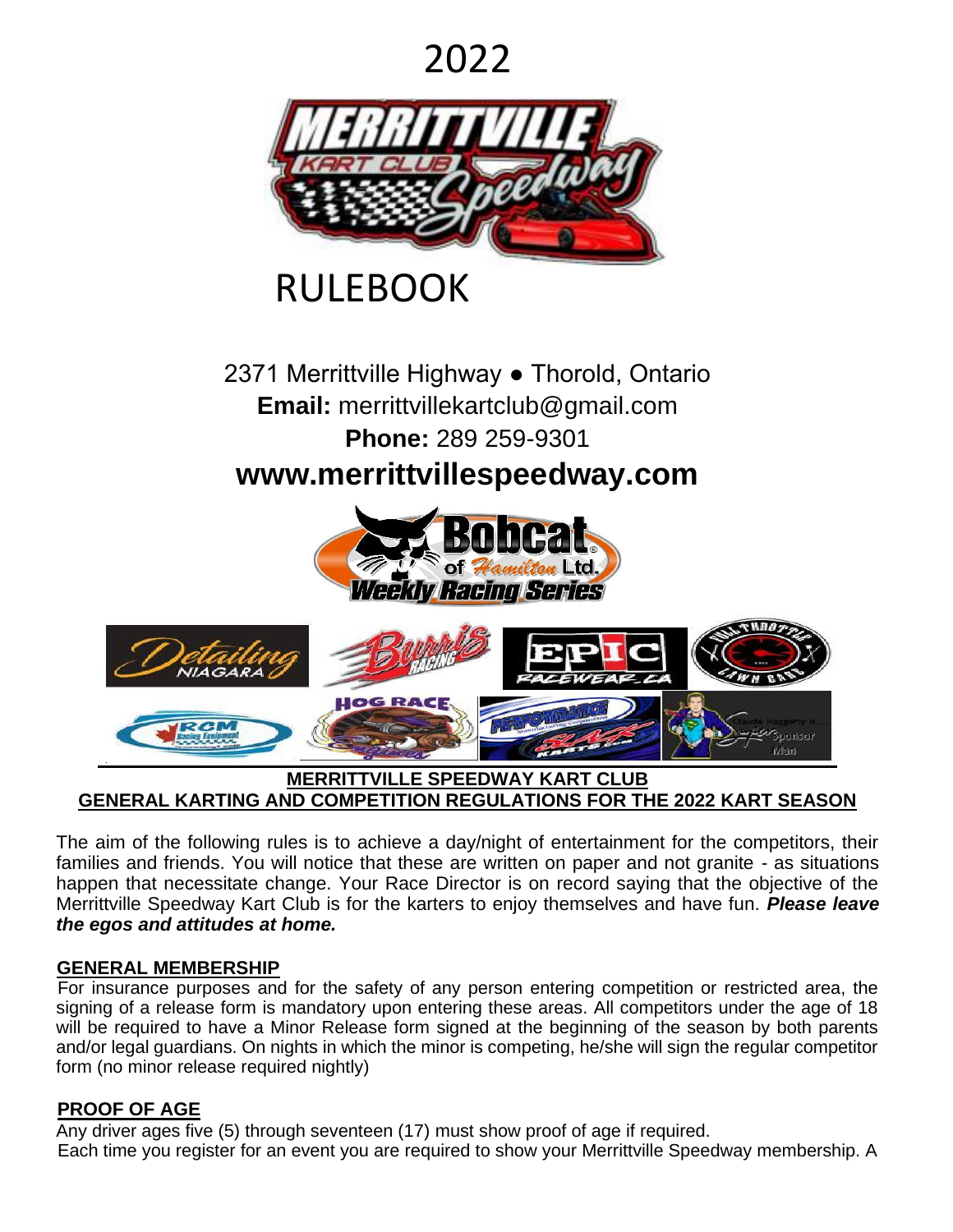certified copy of an original birth certificate or other formal proof of age will be required to be provided to us for our files in order to become a member or compete as well.

You are also required to have a minor release form registered with the Speedway. You must be of age by May 1, 2022 to be eligible to drive (race) in a Kart class, or in the case of moving up, be the required age the day of the race.

#### **DRIVER**

Driver must be a minimum of five (5) years of age. In order to accrue series points, drivers must be licensed (i.e. Purchase a Merrittville Speedway membership) by the Speedway. The cost of a Kart Membership is \$60.00 (Canadian Dollars, includes taxes). All drivers must satisfactorily demonstrate driving capability to the Speedway officials when requested to do so.

#### **KART OWNER**

All karts must have a registered owner.

#### **KNOWLEDGE OF RULES**

Members are responsible to know the official policies, rules and regulations set forth herein and any that may be added during the season. Information contained in periodically distributed update sheets becomes effective immediately upon distribution unless otherwise noted. Driver and/or kart owner assumes full responsibility for their kart and the conduct of their pit crew, and shall be the sole spokesperson thereof.

#### **ASSUMPTION OF RISK**

Members assume full responsibility for any and all injuries sustained, property damage, and death at any time while on the race premises or enroute to or from. No Merrittville Speedway Kart Member will have any claim for expenses or damage against Merrittville Speedway or its promoters or officials regardless of negligence. No insurance on vehicles in pits or infield. The primary responsibility for the safe condition and operation of a kart rests with the owner and/or driver.

#### **COMPETITOR ACCIDENT POLICY**

All injury reports are to be filed on the date of the incident with the Speedway. Failure to do so may result in denial of claim by the Insurance Company. All injuries are subject to examination by a designated physician.

#### **PARTICIPATION**

Competing karts shall be inspected by the Speedway. Such inspection does not deem a kart safe and free from defects. No expressed or implied warranty of safety shall result from publication of or compliance with these rules. Anyone may inspect the racecourse. By participating in the race events you deem the racecourse acceptable for competition.

#### **INSPECTION**

Any kart is subject to full inspection by a Kart Official at any time prior to receipt of payoff by that karts owner for the day's/evening's events. Failure to comply will result in disqualification. Post-race disqualification does not require inspection of additional karts. Only the driver and one crew member may enter the kart inspection area during post-race inspection. Driver/crew may only be present for inspection of their own kart and not to enter during a competitor's inspection.

#### **CONDUCT**

1

The following will be reason for immediate ejection from the Speedway:

● **Abusive language, fighting, arguing with race officials and unsportsmanlike conduct. This includes EVERYONE – drivers, pit crews, spectators and family members; the instigator**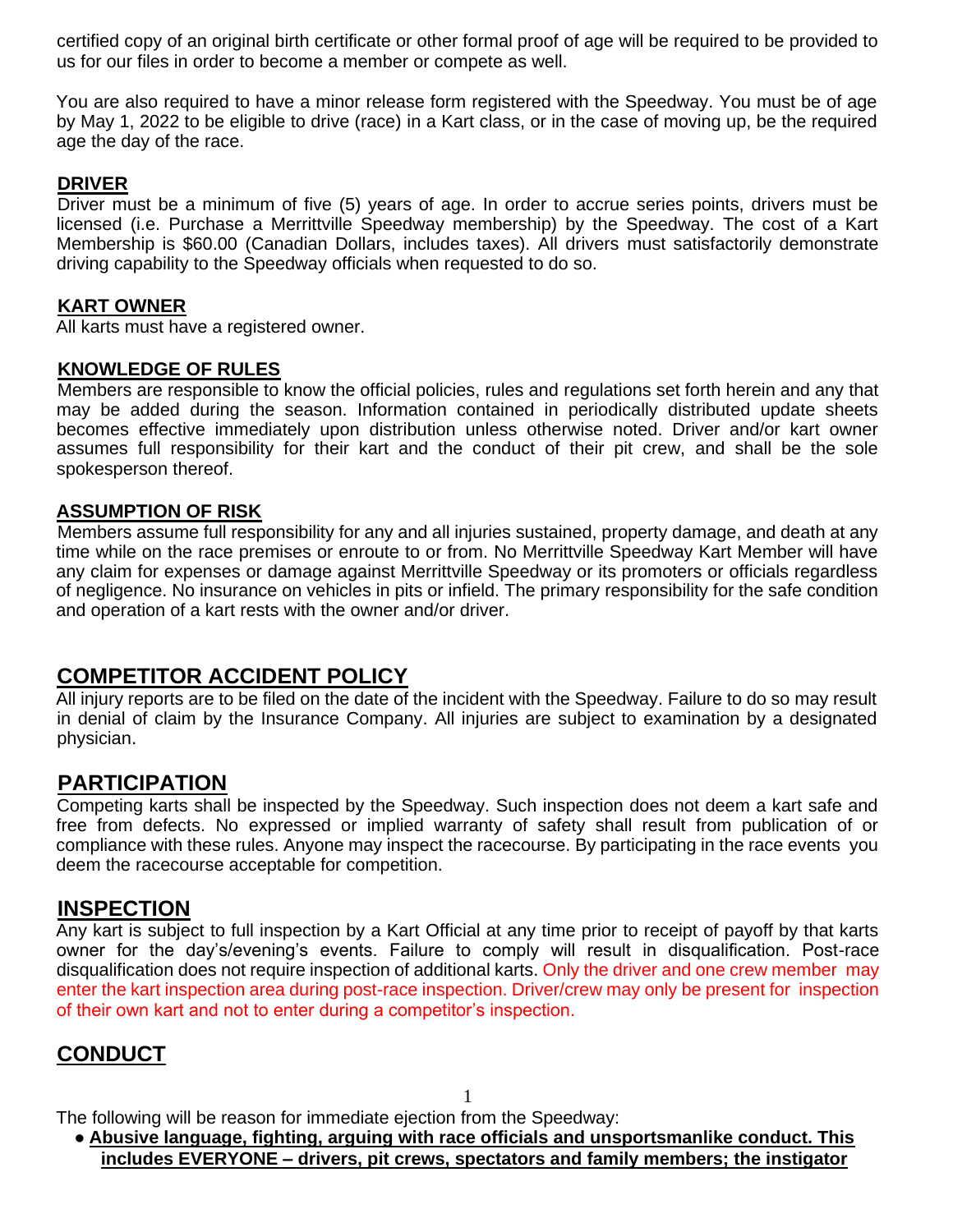**will be suspended for the remainder of the year and the offending team may be penalized as well at the discretion of the Race Director.**

- Possession or consumption of an alcoholic beverage by anyone in the pit area or having a pit pass;
- Any person on the premises who appears to be under the influence of alcohol or any other substance;
- Anyone entering the pits without a pit pass will be ejected from the property for two (2) race events. If they are part of a pit crew or family member of a driver, the driver will forfeit all points and be ejected from the property;
- **Anyone approaching the Flagman or Scorer during a race will be automatically disqualified from the event. This includes drivers, pit crews, family members, and spectators. A second offence will result in ejection for two (2) race events.**

Unauthorized entry into the pit area is not permitted. This includes other people's pit areas as well. For your safety and the safety of others:

- Stay in your designated pit area. If there is a problem, the outsider will be blamed and ejected per above rules;
- Any unauthorized use of the Speedway is strictly prohibited. Anyone using the Speedway without written permission from the current management will be prosecuted to the fullest extent of the law.

### **SOCIAL MEDIA POLICY**

Everyone must be aware that posting in social media is like speaking into a live microphone. Media outlets can and quite often do pick up on social media comments. Be aware that all teams depend on their sponsors to race weekly. Everyone should respect the value of our fan base and sponsors. By the time an offensive post or tweet shows up, it is too late to stop the spiraling effect for the Speedway. You may feel that you cannot control the comments made in support of your initial comments, but that is not the case. Negative social media in any form about Merrittville Speedway, Merrittville Speedway officials, or racers will not be tolerated. Depending on the severity of the incident, fines or suspensions may be assessed.

#### *ALL DRIVERS ARE RESPONSIBLE FOR THEIR PIT CREWS*

#### **Decisions**

All decisions concerning scorekeeping, suspension, disqualification, fines and interpretation of rules by the Race Director are final and subject to change at the Race Director's discretion. Questions regarding race procedure or other decisions will not be discussed while the race program is in progress. Anyone not adhering to this rule will be penalized at the Race Director's discretion, which may include but not be limited to ejection, suspension, or forfeiture of points. **The Race Director will speak with a driver at the end of the race night, IF, the driver is calm. If not, a conversation may take place on Thursday evenings after 5:30pm by phone.**

#### **Protests**

Any protest must be submitted in writing to the Race Director, Head Tech Official or Head Scorer within 15 minutes following the completion of **your** division's race. Protest fees for engines is \$150.00. The team that applies for the protest must submit their engine for technical inspection as well. Money will be refunded to the protester if the competitor's motor is found to be illegal, unless the protesting teams is to be found illegal as well – in this case, the track will keep the inspection fee. Driver with illegal motor will receive no payoff and loss of points for that event. If 2<sup>nd</sup> offence; loss of payoff and all points accumulated up to and including that event will occur with possible expulsion from future competition.

All the motor(s) or techable items will be confiscated for technical inspection off site. If confiscation is refused by either team, a disqualification will be issued and result in a loss of points and winnings for that night. If it is a  $2<sup>nd</sup>$  offence all points for season will be revoked.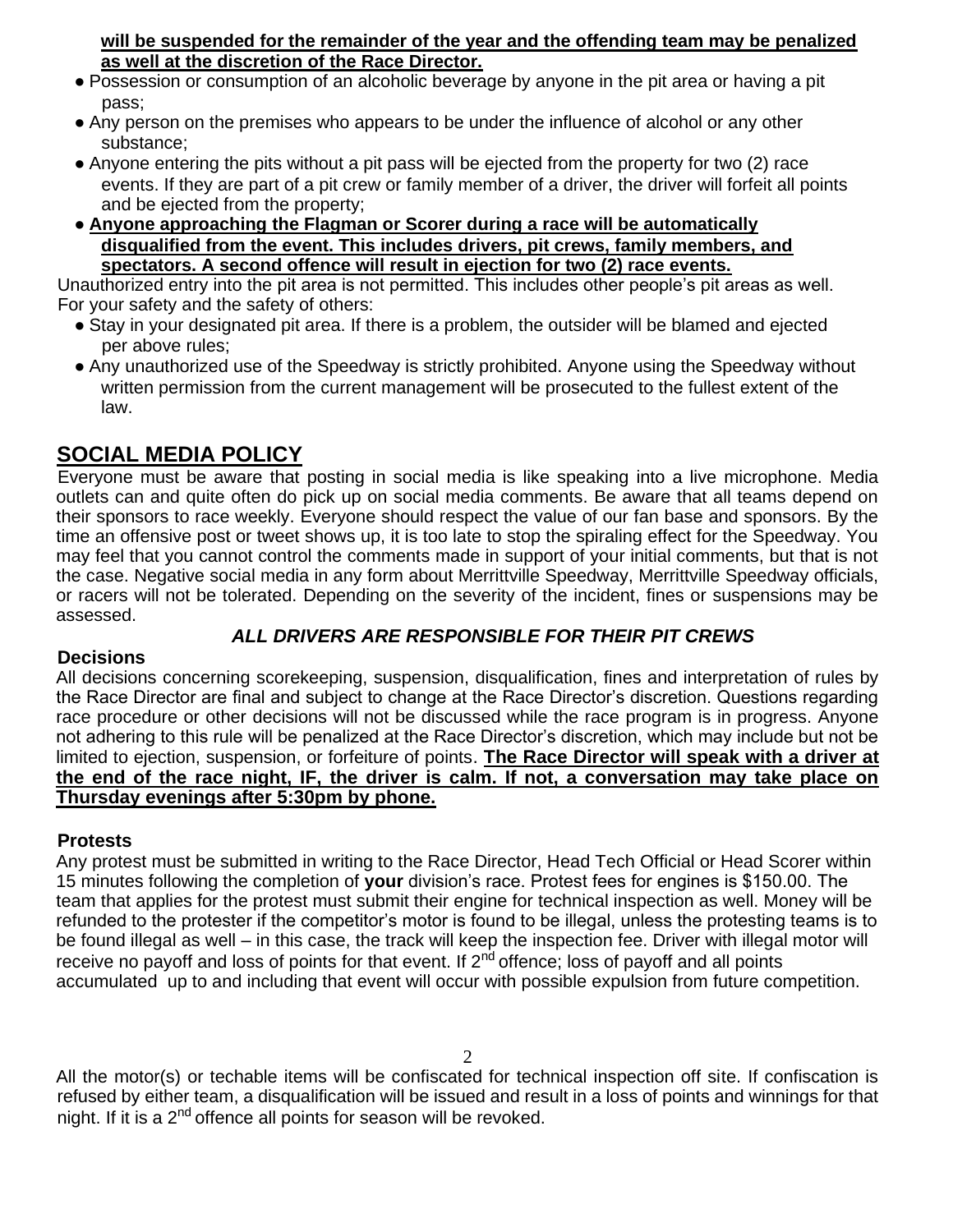#### **Disposal**

Absolutely no oil or tires are to be left on Speedway Property. You must bring your own oil disposal container, and it must leave the Speedway Property with YOU.

#### **Cigarette and Cigar Smoking/Vaping**

There will be no smoking of any kind allowed in the hot pit area (both where you enter the track and come off the track). No exceptions!

#### **FEES AND PAYOFF**

**Entry Fees (Canadian Dollars) & Registration** (subject to change at anytime) Novice Divisions……\$25 Member or \$30 Non-Member Junior Divisions…….\$25 Member or \$30 Non-Member Senior Divisions……\$25 Member or \$30 Non-Member Senior Fun Class….\$20 (no membership required)

Registration begins when the gates open at 5:30pm. Registration ends 20 minutes before the scheduled time of the event (hot laps at 6:40pm) **\* Any driver not registered by the official registration completion time – 6:20pm – will start scratch in ANY and ALL qualifying events.** Entry fees and start times for special events may differ.

#### **Racing Program**

A normal racing program will consist of 2 qualifying events and 1 feature event per class. The Novice Division(s) will run 2 seven lap heats and an 8 lap feature. The Junior classes will run 8 lap heats and 15 lap features. Senior classes will run 10 lap heats and 20 lap features. Specific events may differ and will be posted.

#### **Pit Area**

No vehicles other than karts, tow vehicles or emergency vehicles allowed to drive on the track. **No driving of karts while under power in the pit area**. You must stop in the exit area and turn kart off.

#### **Payoff Procedure**

Payoff will be at the completion of the last event. Only driver or designated agent with membership of driver is permitted to receive payoff. No payoff distribution will occur until tech inspections are completed and all protests resolved.

#### **Year End Awards**

In order to receive year-end awards and points in a class or series, the participants **MUST** be current Merrittville Speedway Kart Club members. If you do not have a membership by the end of June 2022, you will not qualify for the banquet elimination draws.

#### **Rainouts**

An event will be considered rained-out if all qualifying heats have not been run. Rain checks will be honored at the NEXT REGULAR SHOW. You must keep your wristband, and present it when you sign in. There will be *no exceptions***.**

#### **TECH ITEMS**

#### **Engine**

All Briggs & Stratton Local206 engines will be teched per World Karting Association (WKA) rules if said rules exist for the current season. Management reserves the right to tech at their own discretion. Please see the current year WKA Technical Manual for engine tech regulations for all classes including updates.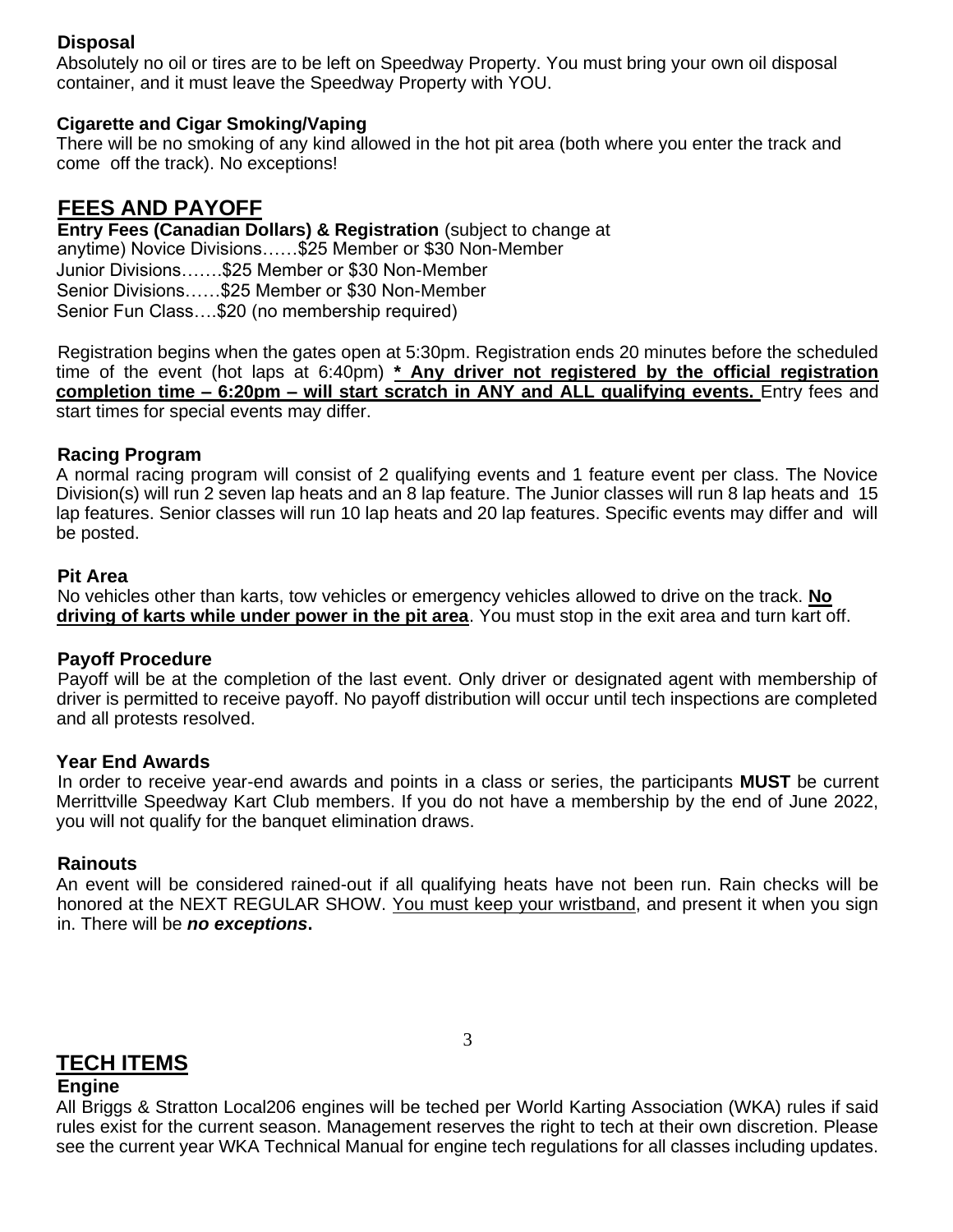All Clone AKRA BSP (blue/red/yellow) (196cc) engine will be teched per AKRA rules if said rules exist for current season. Please see all current year AKRA tech manual for engine tech regulations for all class updates.

If an engine (or component of said engine) or carburetor is found to be illegal, tech officials reserve the right to identify (mark) and re-tech the item before allowing it back in competition.

#### **Restrictor Plates**

If a restrictor plate or slide is found to be illegal, it will be confiscated by Merrittville Speedway Kart official and will be destroyed. A blatant restrictor plate or slide infraction will deem further suspension by direction of the Kart Director.

#### **Tires**

**Junior 1: Burris or Hoosier Tires ONLY - any compound Junior 2 and Junior 3:** Burris or Hoosier Tires ONLY - any compound **Novice**: strictly Burris SS11 or Hoosier D10 only. **Seniors**: Burris or Hoosier Tires ONLY – any compound.

All classes: Compound number (e.g. SS11) must not be ground or unreadable.

In all cases the karts must be equal to or under the WKA maximum width requirements from outside tire to outside tire. The use of tire warmers at regular club race events is NOT PERMITTED.

#### **Oil & Fuel**

Oil and fuel may be teched at any time during race day. No flammable or dangerous additives of any kind are allowed in the crankcase. Any means of testing may be used including smell and appearance. A competitor may be disqualified if his fuel does not smell the same as a clean fuel sample supplied by the track. Three track officials must perform the 'smell' test and all three must agree that the sample in question is different from the track sample. BRIGGS 206 **MAX OCTANE RATING FOR FUEL IS 94 OCTANE. CLONE MAX OCTANE FOR FUEL IS 87.** 

Pump around will be used for features at the Race Director's option.

#### **\*\*\* Anyone disqualified for oil or fuel infractions will forfeit**  *ALL POINTS* **for the event plus an 25 additional points\*\*\***

#### **Karts**

All bolts must be safety wired or secured with lock nuts. Brakes must be fully operational. Add-on weight must be bolted securely and colored white – MANDATORY. No more than 7 lbs weight per weight tab; please refer to WKA Rule 401.10. All weights must be painted white, labelled with karters last name and kart number.

#### **Transponder**

Transponders can either be purchased or rented from the track. They must be returned to the scale area immediately following the feature events. Mounting location is Left Side Crasher on the front upright hoop. Location is checked during safety inspection. You must submit a driver's license or credit card as collateral while renting your transponder. It will be returned when you return the transponder.

4

**SAFETY EQUIPMENT**

Karts will be safety checked at the beginning of the season, and could be re-teched for safety on a random basis throughout the year.

#### **One Way Radios (RACECEIVER)**

All drivers going on track will be required to have a one way radio. Frequency is 454.000. The track will have a limited quantity available for rent.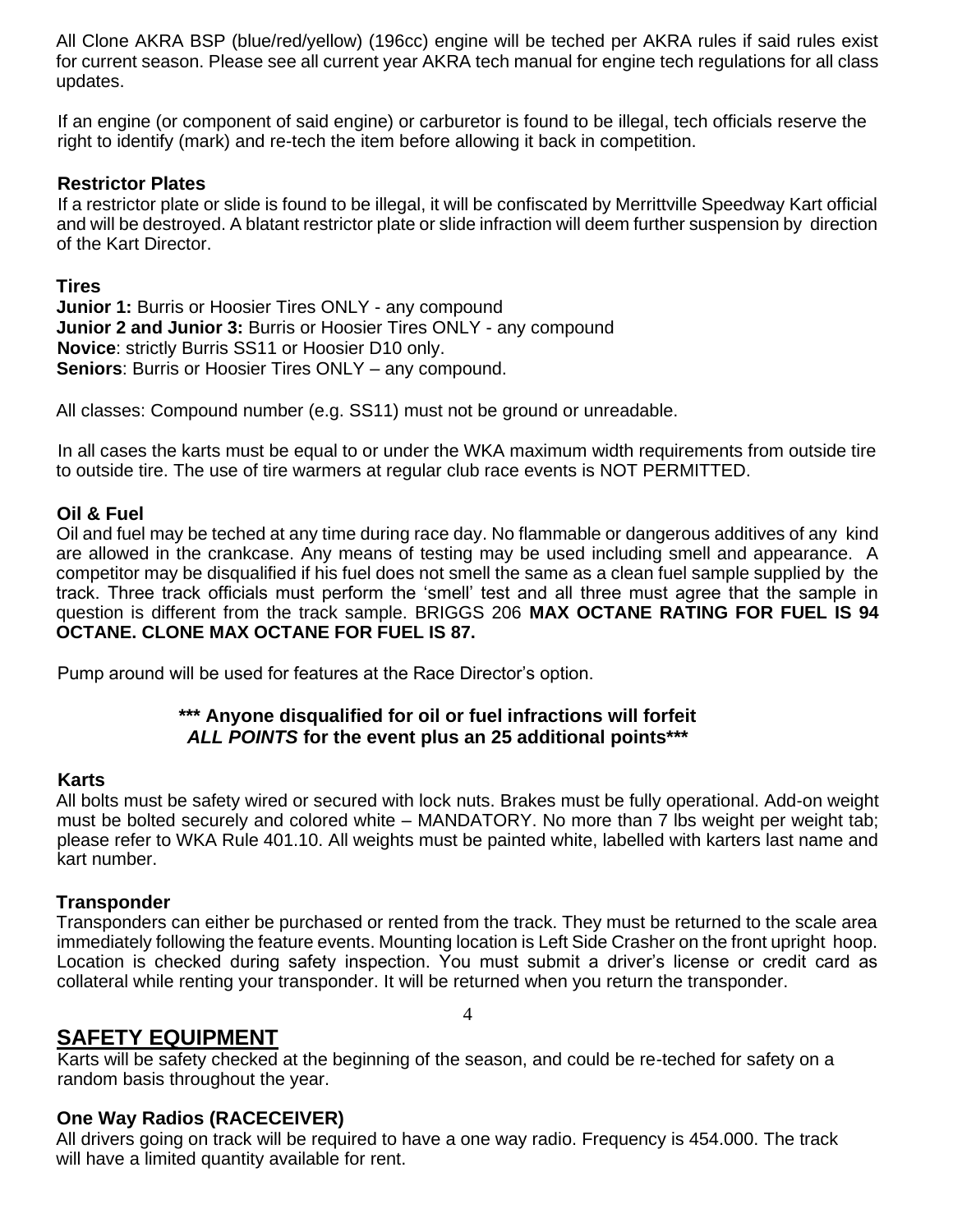#### **Head Gear**

Full coverage (full face) helmets with visors, designed for competitive motorsport use and complying at minimum with DOT, SFI or Snell Foundation 2010 specifications are mandatory. Helmet must be in good condition and is subject to pre-tech inspection. It is recommended that participant label or letter rear area of helmet with blood type and any special medical information such as specific drug allergies.

#### **Neck Brace**

Collar type, unaltered neck braces designed for motorsport use is mandatory in all classes.

#### **Driver Apparel**

Drivers are required to wear jackets of leather, vinyl or abrasive resistant nylon or equivalent with full length jeans or protective race pants to prevent or minimize abrasions. High top sneakers, racing shoes, socks and gloves are mandatory.

**\* Important Note – If hair extends appreciably from beneath helmet level it is mandatory that the participant wears a 'balaclava' or head-sock retaining hair from extending outside the helmet. In addition, no apparel items such as bandanas, sweater hoods, loose belts, etc. will be permitted \*** 

#### **Safety Tech**

All driver personal safety equipment is subject to a pre-tech inspection. There will be a safety inspection required each week for ALL KARTS before being allowed to enter the racing area of the track. Any kart not passing safety tech will not be allowed on the track.

#### **Steering Wheels**

Steering wheels may be completely circular, minimum of 10-inch diameter and minimum of three spoke designs or may be butterfly style with 10-inch minimum diameter, four spoke designs with minimum of 5- inch grip length on opposing sides.

#### **Side Panels**

No metallic side panels will be allowed on any kart – if you have them, you will not be able to compete until they are removed or replaced. Side panels with sharp or pointed edges must be radiused or rounded off before being allowed to compete. Side nerf bars, if used, must be bullnosed or bent round to side panel.

All Novice and Junior Division karts **except Junior 3** must run a full double hoop rear bumper. Bumper must not extend past midpoint of either tire. minimum width – 30". For clarification, see Slack Performance or Bicknell Racing Products depending on kart make.

#### **Fire Extinguishers are HIGHLY recommended in every pit area! Please keep them visible& easily accessible not only for yourself, but for others not familiar with your pit.**

#### **OTHER ITEMS**

Anything not covered in the rules will be up to the discretion of the tech inspector and/or Race Director without recourse from any owner, driver, crew member, or spectator. Anything not covered by the rules will be acted upon by the track officials as situations arise and will be added to the rules. The rules and regulations set forth and contained herein are designed to provide for the orderly and SAFE conduction of racing events and to establish minimum acceptable standards and requirements for said events.

5

#### **HOT PIT**

**Only driver, kart and one (1) person to start the kart will be allowed in the Hot Pit Area**. Any unauthorized persons found in this area may be ejected from the pit area. If you are late to the hot pit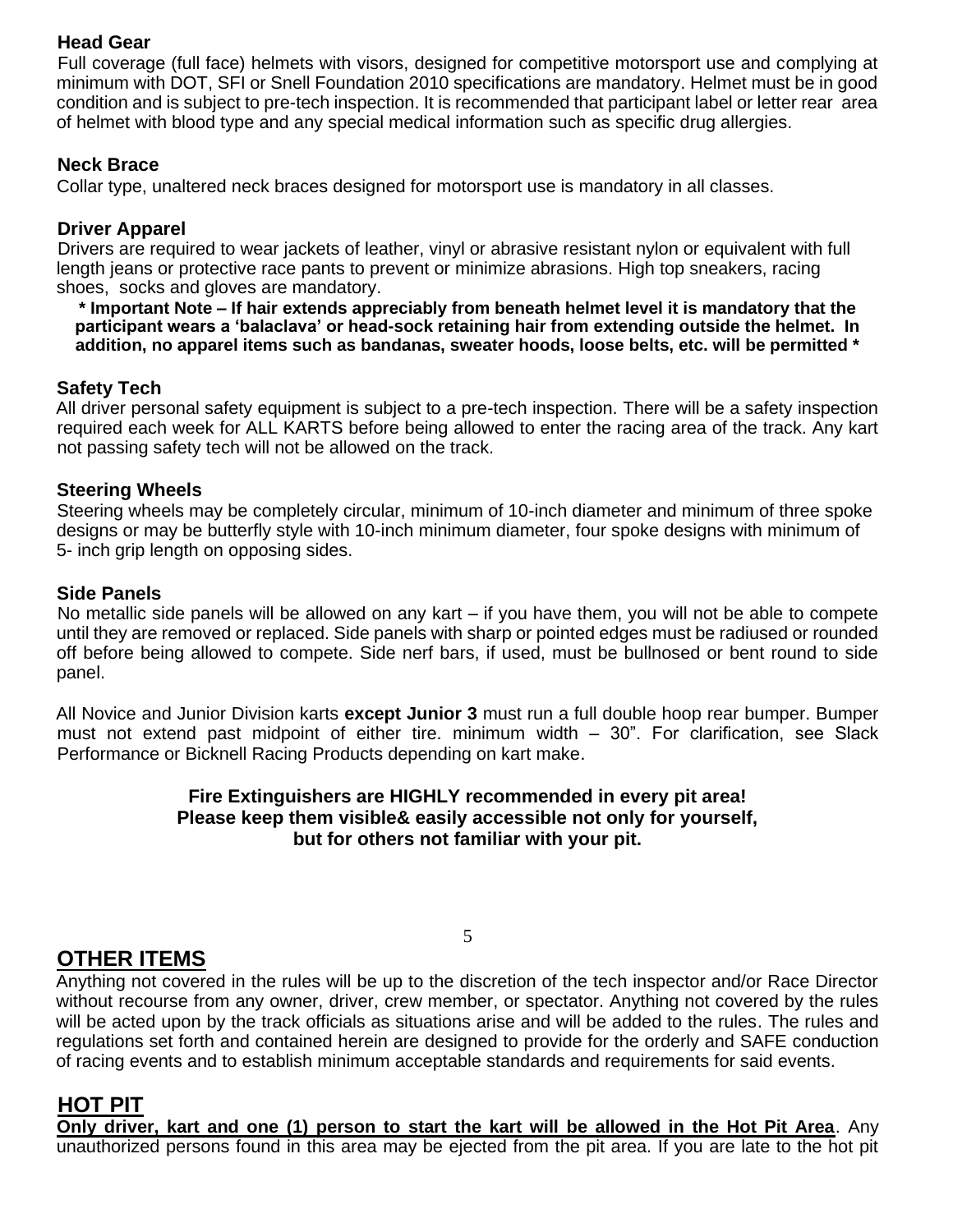area please send a member of your team to the hot pit area and speak with an official.

#### **FLAG DESCRIPTIONS AND RACE PROCEDURES**

There will be seven colored flags used by the flagman to control the races. They are: green, yellow, red, white, blue/yellow, checkered, and black. It is the flagman's job to relay information regarding the status of the race to the drivers by waving the various flags. It is the responsibility of the drivers to observe the flagman's motions each time he/she passes by during the race.

*Green Flag* – Begin racing. When it has been determined that all karts are lined up in the proper position and the track is clear, the flagman will wave the green flag when the karts pass by the start/finish line. On caution lap restarts, the race will resume immediately when the green flag is waved.

*Yellow Flag* – Caution on the track – slow down and HOLD your position. The yellow flag is also known as the caution flag. The caution flag will not be thrown unless there is a dangerous situation on the track usually resulting from a disabled kart or multi-kart collision. On a caution, karters are to get into single file position as soon as safely possible. If a karter persists in trying to grab/fight for a spot, he/she will be put TAIL. The scorers will refer back to the last completed lap by all karters in order to set the line-up for restarts. The track officials will then indicate where karters should start.

*Red Flag* – Signifies automatic halting of the race. Karters must come to a complete stop in a safe and orderly manner. The race is scored according to the last complete lap under green.

*White Flag* **–** Signifies 1 lap remaining in the race or 1 lap remaining in caution laps before 'going green' again.

*Blue/Yellow Flag -* Signifies competitor is about to be lapped. Karts about to be lapped MUST HOLD THEIR POSITION. During features, karters not responding will be black flagged on their third lap.

*Checkered Flag* – End of the race. The checkered flag is waved when the person leading the race crosses the start/finish line at the completion of the last lap. The first person to complete the designated number of laps for the race is declared the winner.

*Black Flag* – Pull off the track immediately in a safe and cautious manner. If the flagman waves the black flag ad points to you while you are racing, you must slow down using caution as to not interfere with other racers and exit the track in a safe manner. Reasons to be black-flagged could be – an unsafe situation has developed with your kart while racing; your speed is off pace to the point where it is a danger to other drivers; reckless driving; unsafe or unsportsmanlike conduct.

#### **Track Officials**

All practice and competition activity on the track are under the immediate control of the Race Director, Starter, Pit Steward, Flagmen, and Scorers. All competitors shall adhere to their direction.

#### **LINE-UP PROCEDURE**

The pole sitter will set the pace for the start of the race under the direction of the track officials. The flagman will control the start of the race at the start/finish line.

**Caution Flags –** The caution flag will not be thrown unless a DANGEROUS SITUATION is created. In cases of multi-kart collision causing a caution flag, racers who stall or lose chains will be permitted, in a timely manner to restart at the tail end of the field. After the field is reformed and any kart not ready to race will be given two (2) laps to join the field. If you are not ready, move to a safe location and let the race resume. You will be scored appropriately based on the number of karts remaining in the race.

Stalled or disabled karts not under caution (become disabled while the race is underway) will not be permitted to restart the race unless there is another caution. Scoring stops at the point kart became

6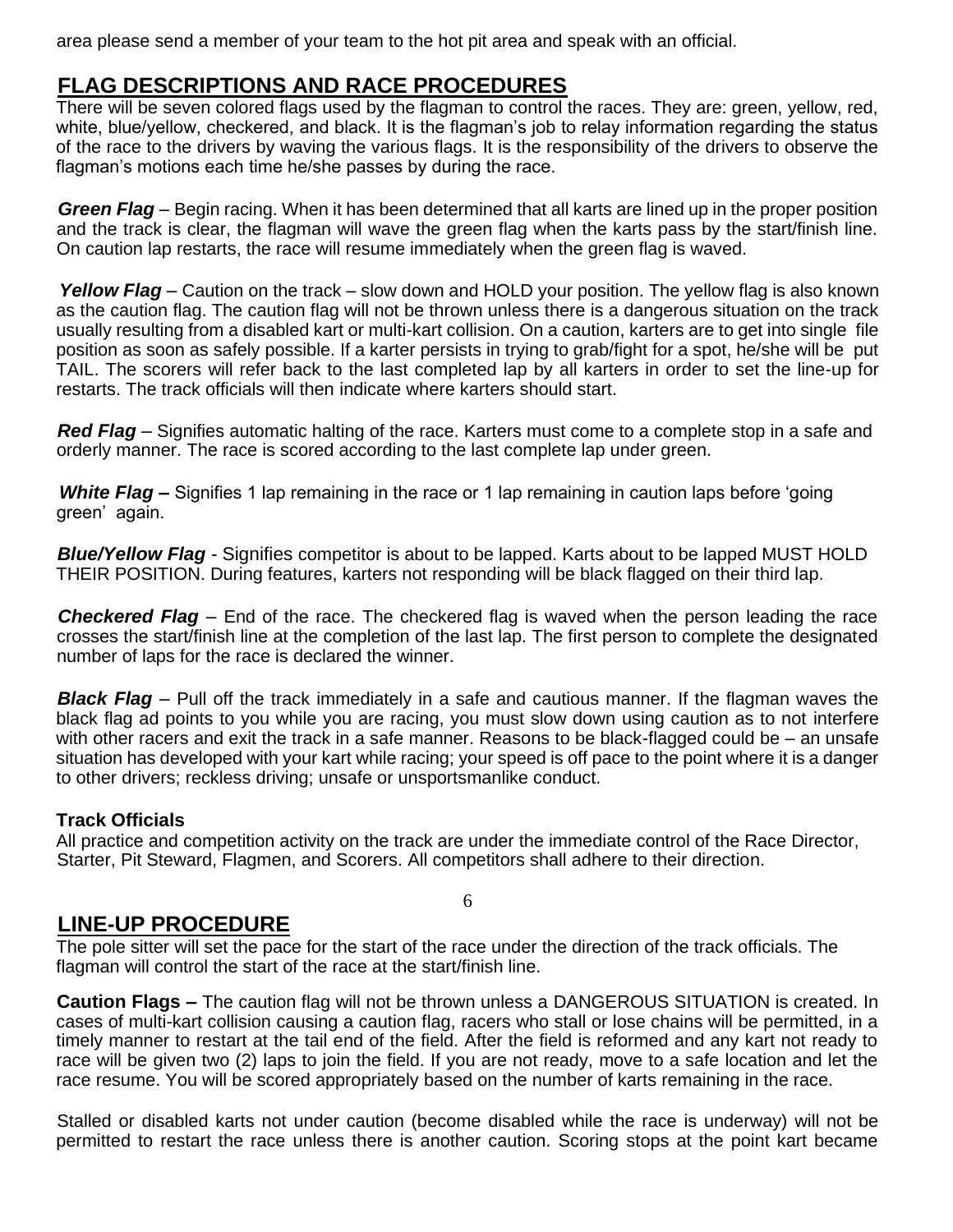disabled. If you spin out and are still under power, and capable of continuing, the caution flag will not be thrown. Single kart spins where kart is ruled NOT to be in a dangerous position WILL NOT cause a caution to be thrown. Anyone charged with three (3) cautions in any race can be black-flagged.

**Red Flags** – **No family members, crews or any other attendees are permitted to enter the track surface until approved by the officials.** The competitors need to come to a complete stop before anyone is allowed to assist the karters involved.

**Black Flags** – If you are black-flagged for any reason you MUST leave the track within two (2) laps. You will be scored in last place based on the number of karts starting the race. If you do not leave the track in specified time, you WILL NOT be scored and will forfeit all points for the event. Any unsportsmanlike actions resulting from this situation could also result in suspension.

**Restarts** – Restarts are under control of the head flag person. There will be no passing until the green flag is waved. Anyone charged with 'jumping' will get one warning. If you jump the next restart, you will be put back 2 positions.

### **RACE PROCEDURE**

#### **Practice**

Practice session begins 20 minutes before race time unless otherwise scheduled. No practice will occur without ambulance, starter and flagman present. Length of practice is determined by available time NOT by number of practices per class.

#### **Heats**

Heats are set up according to the draw at the pit gate. **IT IS THE DRIVER'S RESPONSIBILITY** to make sure that he/she draws. The second heat will be lined up in reverse order from the first. That is, if you start on the pole in the first heat, you will start last in the second heat. In the event of ties from the heats, the karter with the fastest heat time will start ahead of the other. AGAIN MAKE SURE YOU DRAW.

#### **Line Up**

Line up is based upon the number drawn by the driver at the time of registration at the pit gate. Any entry not in lineup chute when previous race has ended is subject to start scratch for the race. Once white flag is shown, no entry will be permitted on track. This rule subject to Race Director's discretion.

#### **Start**

All karts must stay in line and maintain pace. No acceleration until reaching the designated starting line (white chalk line in turn 4). On initial start; no passing or pulling out of line until after the green flag is displayed. All karts attempting to pass before this point or driving to the outside before the green flag is displayed will warned as a first offence and on second offence will be put back 2 spots. Inside pole kart sets the pace. Both karts on front row must cross the line at the same time. All karts must maintain the same pace as the leaders and remain nose to tail until the green flag is displayed. **Before completion of 1 lap, original position is assumed; however the instigator kart may require starting in the rear** 

7

**of the field at the official's discretion.** If virtually the whole field is involved in the incident, a complete restart with original positions will occur. There will be two attempts at a double file original start then a single file restart will be signaled. In the event that a karter does not start any race, they will be scored with last place position for that heat. It is the karter's responsibility to be ready to start his/her heat.

If a karter scratches on the hot pit grid, we will cross-over the positions. If a karter pulls off the track and the field has not taken the green, that line only moves up. If a kart pulls off the track for any reason (during heat or feature) that kart will go TAIL. This does not include a stoppage on/off track for a civil discussion with officials, or the Race Director indicating he should check your kart on safety issues.

A karter stopping on track for a red flag, or during a caution MUST stay seated. You stand up – you go tail. Common sense is to be used (e.g. getting out assisting in an accident).

#### **Restart After one or more laps complete**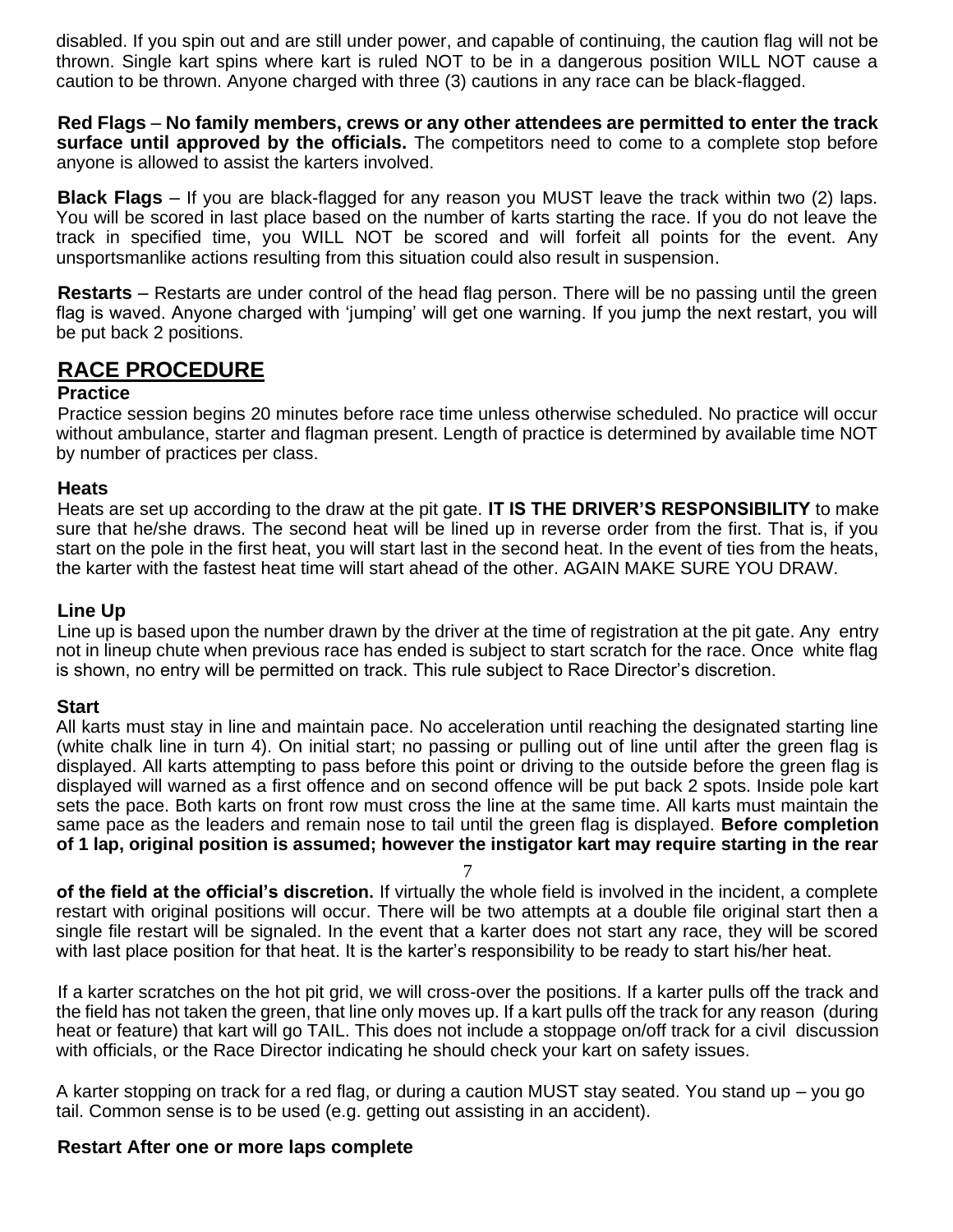Line-up is in the order in which the karts were scored on the last completed green flag lap. If sufficient laps have been completed, the race may be called with points and payout according to the position to be held for restart. After 1 lap, restart is single file.

Once the leader has crossed the finish line to complete lap 1 (ex. mid to late pack karts spin in turn 3 & 4) and a yellow flag condition occurs; the lap has counted and karts involved will be tail for the restart.

#### **Incident**

Any kart causing a caution or stopping due to mishap will be considered involved in the incident and will restart at the tail end of the field as placed by the scorers.

#### **Repairs**

No kart may be attended to on the track. Only the driver and 1 designated crew member may attend to his/her kart in the infield (crew member may not enter track area without consent of the officials). If repairs are necessary and the yellow or red flag is displayed, a kart will be permitted to pull into the pit area. They will have 2 caution laps during features only to fix/repair kart and return to the race. All entries returning to the track shall start in the rear in the order of return to the track. Once the white flag is shown signifying one lap before restarting, no entry will be allowed back on the track (refer to line up rule).

#### **\* Only authorized personnel shall be in the infield or on the track at anytime during the race program \***

Any participant, driver, pit person or other individual going onto the track uninvited will cause the kart they are associated with to automatically go tail whether it is a heat or feature. This person's demeanor will determine if they and/or the karter is suspended for at least that race.

#### **Competitor Performance**

Continual ill handling or rough riding will result in disqualification. Any kart that leaves the race course must return in a safe manner only. Any kart leaving the race surface starts in the rear if caution is thrown. If no caution, karter will be black flagged if not fully under control while re-entering the race surface. For drivers entering their first season of karting, you will be placed in the novice division for the first three events. You will then be placed in your respective age group, unless the Race Director feels you are not competitively ready to compete in that division.

### **POINT AND HANDICAP SYSTEM**

#### **Points**

Points are awarded for feature races based on the DIRTCar Points System (i.e. 60 points to win, 56, 52, 50, 48…). No points awarded for heat races. Novice and SR. fun class will not race for points.

8

At the end of the season the track statistician will drop the lowest 2 points race or 'no-shows' from all competitors' points totals to determine the official final point standing. DISQUALIFICATION FOR UNSPORTSMAN-LIKE CONDUCT AND/OR TECHNICAL INFRACTIONS WILL NOT COUNT AS A DROPPED RACE. In all cases of season ending ties, ties will be broken by using the greatest number of 1<sup>st</sup> place finishes in events counting toward that position. If a tie still exists, the 2<sup>nd</sup>'s, 3<sup>rd</sup>'s, etc. will be considered until the tie is broken. Points count each week except for noted non-points events.

#### **Point Allocation**

All points are awarded to the principal driver registered upon entering the pit area. Any driver changes must be registered prior to the beginning of the race. If any change is made during a race, the new driver will start scratch in all remaining races. Points and purse will go to the original driver ONLY if the original driver has taken the green flag in at least 1 qualifying race, otherwise points will go to relief driver. Points are awarded in all divisions, except Novice 1 and Novice 2.

#### **Handicap**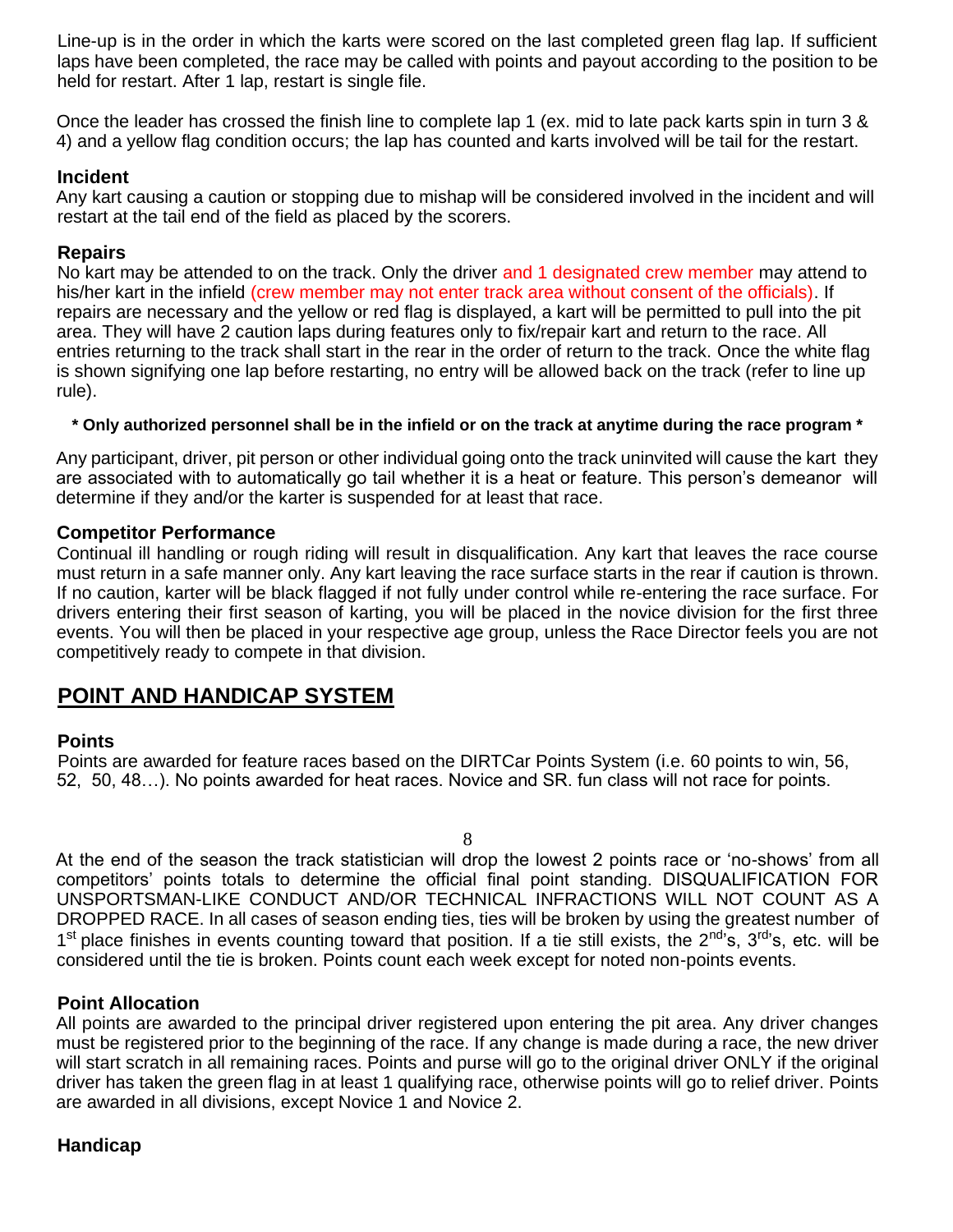All heat races are lined up according to the draw number order. First heat – straight up; second heat – reverse draw order except for straight up Championship races. New drivers and/or rookie drivers or a driver disqualified, may be asked, at the Race Director's discretion, to start scratch in each race of the first complete program in which the driver participates.

#### **Starting Position**

Feature starting positions will be determined by the finishing position in the two qualifying heats with best finishing positions starting in the front. Heat qualification ties will be broken using the AMB Timing and Scoring system times from the heat races. The driver with the fastest time in either heat will start further ahead. The driver qualifies, not the kart. Driver must drive last kart qualified if operational. Use of a backup kart MUST BE PRE-APPROVED by the Race Director. If backup kart is used, driver will start scratch in his/her next scheduled race. Registered number must be used. Dividing heats into slow and fast karts at discretion of Race Director. Novice features are lined up by best finishing positions starting in the front from qualifying heats; a tie is broken by pill draw lowest number since we are not using transponders for this class.

#### **Feature Qualification**

A pre-determined number of karts qualify through heats for the feature. Drivers not qualified will start scratch or qualify through a consolation race if necessary. The number of karts qualifying will be determined by the size of the field and the number or heats. The balance of the field (if any) will be lined up straight up according to handicap rules with non-qualifiers in the rear.

#### **Scales**

The TOP 3 and TOP 5 finishers in heats and features respectively must go directly to the scale and stay with their kart in line until weighed. No crew members are allowed in the scale area during scaling. If kart and driver are deemed light or forget to scale (leaving hot pit area) they will be disqualified and lose all payout and points for that night. In a heat you will receive last place points for feature line up procedures.

#### **Post Feature Race Tech**

Top 3 will go directly to tech area straight from scales, Failure to do so is automatic DQ of all points that race day.

Any disqualifications can not be used as drops for the overall championship.

#### 9

# **MERRITTVILLE SPEEDWAY KART CLUB RESERVES THE RIGHT TO ADD, DELETE, AND/OR COMBINE CLASSES AT ANY TIME IF KART COUNTS DICTATE SUCH ACTION.**

### **FURTHER PROCEDURAL AND TECHNICAL RULES CAN BE FOUND IN THE 2022 WORLD KARTING ASSOCIATION MANUAL.**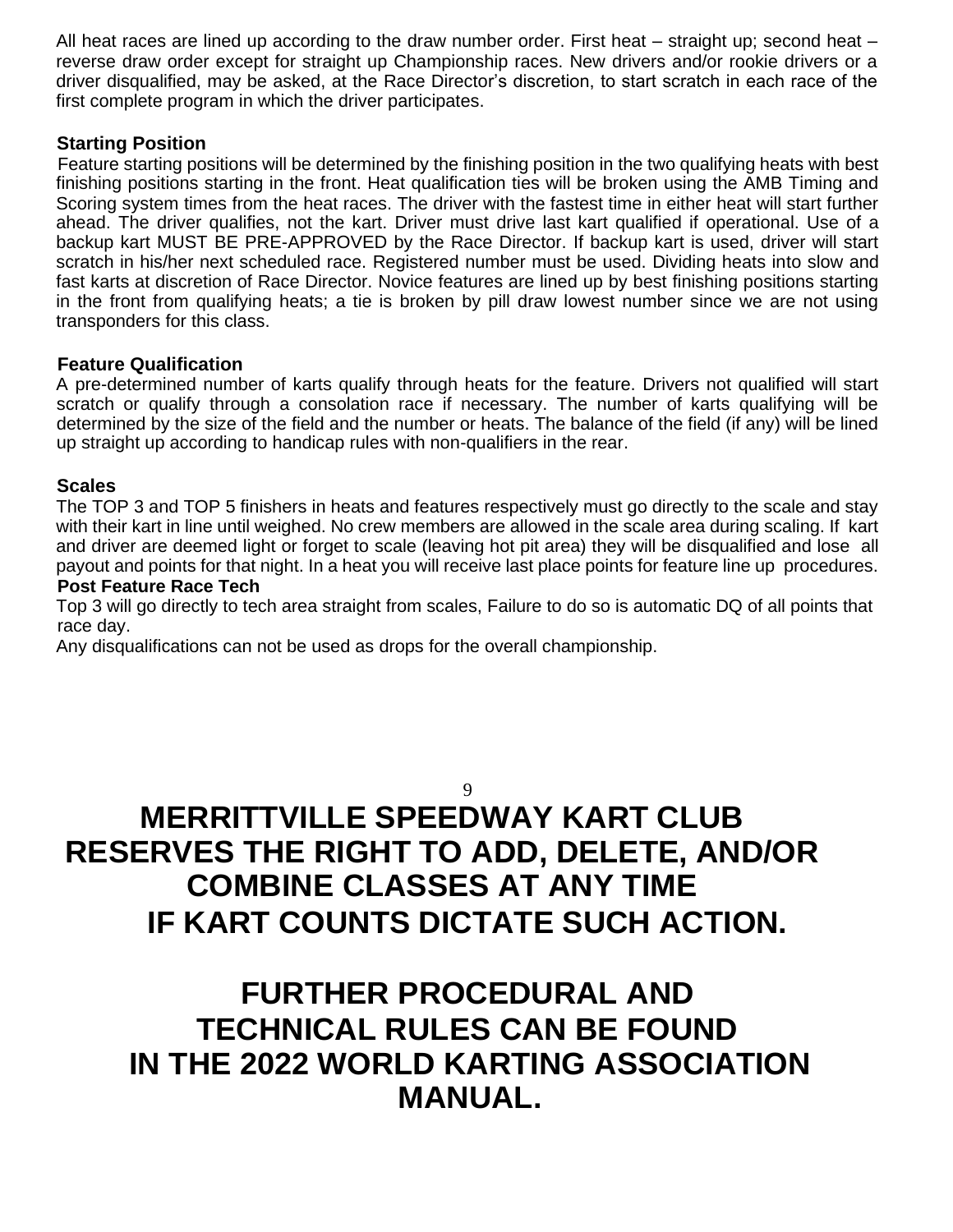## **THE RACE DIRECTOR MAY, IF THE OCCASION WARRANTS, DISCUSS ANY DECISION WITH THE TRACK OFFICIALS AND CONVEY RESULTS TO THOSE INVOLVED. ANY CALL MADE BY THE CHIEF FLAGGER IS AUTOMATICALLY CONDONED.**

# **THE RACE DIRECTOR IS A COMMITTEE OF ONE**

# **AND HIS DECISIONS ARE FINAL.**

### **2022 MERRITTVILLE SPEEDWAY BOBCAT OF HAMILTON WEEKLY KARTING SERIES DIVISIONS**

*ALL DIVISIONS FOLLOW WKA RULES – UNLESS STATED* 

#### **CLAUDE HAGGERTY SUPER SPONSOR MAN - NOVICE DIVISION**

| <b>Driver Requirement</b> | Ages 5 thru 8 (as of May 1, 2022)                                       |
|---------------------------|-------------------------------------------------------------------------|
| Minimum Weight            | 250 lbs. (kart & driver) with LO206 Engine or 250 lbs with Clone Engine |

| 10                                                               |                                                                                                                                                                                                                                                                                                                                                                                      |  |
|------------------------------------------------------------------|--------------------------------------------------------------------------------------------------------------------------------------------------------------------------------------------------------------------------------------------------------------------------------------------------------------------------------------------------------------------------------------|--|
| Engine Option 1                                                  | Briggs & Stratton Local Option 206 - must run Black Slide Part# 555728<br>specified by Kart Director and Unleaded Pump Gas.<br>max 94 octane<br>Any Shoe Clutch - Merrittville Speedway LO206 Rulebook                                                                                                                                                                               |  |
| Engine Option 2                                                  | 87 Octane - AKRA BSP Clone Engine (blue/red/<br>yellow)(196cc). Must run .375 (red) restrictor plate.<br>Must run 87 octane<br>Any single stage, one piece header made from .750" OD steel tubing, with<br>RLV mini B-91 silencer installed thread fitted at the end of the pipe.<br>Maximum length including muffler 15" minimum 10". All exhaust pipes must<br>have support brace. |  |
| Gear Rule                                                        | 13 CLUTCH – 58 REAR SPROCKET ONLY- SHOE CLUTCH ONLY                                                                                                                                                                                                                                                                                                                                  |  |
| <b>RCM RACING EQUIPMENT / PERFORMANCE MANUFACTURING JUNIOR 1</b> |                                                                                                                                                                                                                                                                                                                                                                                      |  |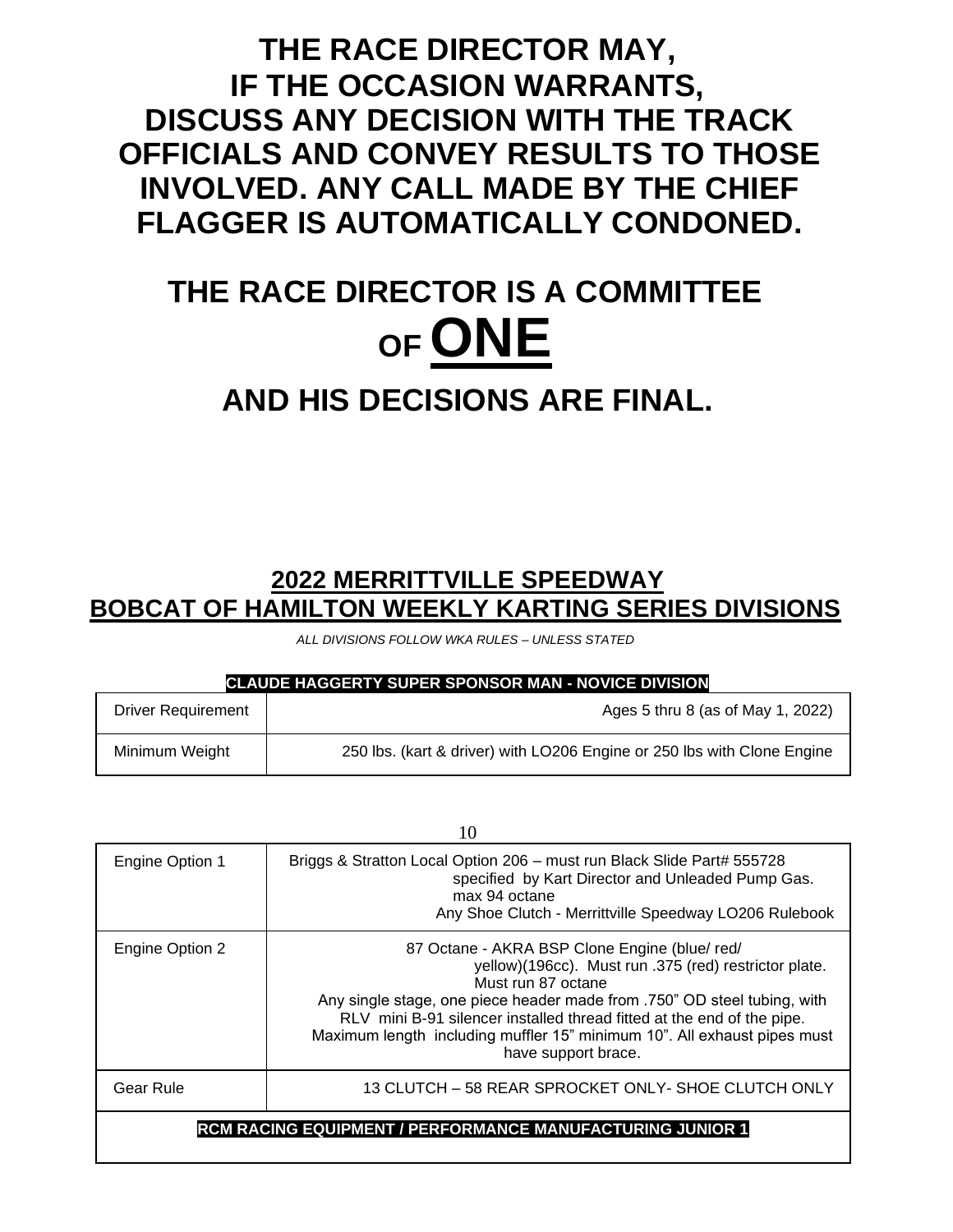| <b>Driver Requirement</b>                             | Ages 8 thru 10 (as of May 1, 2022)                                                                                                                                                                                                                                                                                                                                                   |  |
|-------------------------------------------------------|--------------------------------------------------------------------------------------------------------------------------------------------------------------------------------------------------------------------------------------------------------------------------------------------------------------------------------------------------------------------------------------|--|
| Minimum Weight                                        | (Briggs & Stratton Local 206 - 250lbs). (Clone AKRA - 250 lbs). (kart & driver)                                                                                                                                                                                                                                                                                                      |  |
| Engines                                               | Engine#1 Briggs & Stratton Local Option 206-must run RED SLIDE PART#<br>555733 specified by Kart Director and Unleaded Pump Gas. max 94 octane<br>Any Dry Disk or Shoe Clutch - Merrittville Speedway LO206 Rulebook<br>Engine#2. - AKRA BSP Clone Engine (blue/ red/ yellow)(196cc) Must<br>run .375 (red) restrictor plate. Big pipe header. Must run 87 octane                    |  |
|                                                       |                                                                                                                                                                                                                                                                                                                                                                                      |  |
|                                                       |                                                                                                                                                                                                                                                                                                                                                                                      |  |
|                                                       |                                                                                                                                                                                                                                                                                                                                                                                      |  |
| <b>Driver Requirement</b>                             | Ages 10 thru 12 (as of May 1, 2022)                                                                                                                                                                                                                                                                                                                                                  |  |
| Minimum Weight                                        | (Briggs & Stratton Local 206 - 275 lbs). (Clone AKRA - 275lbs). (kart & driver)                                                                                                                                                                                                                                                                                                      |  |
| Engines                                               | Engine# 1. - Briggs & Stratton Local Option 206 with BLUE SLIDE Part #<br>555734 specified by Kart Director and Unleaded Pump Gas. max 94 octane<br>Any Dry Disk or Shoe Clutch - Merrittville Speedway LO206 Rules Engine#2. -<br>AKRA BSP Clone Engine (blue/ red/ yellow)(196cc) Must run .500 (Purple)<br>restrictor plate. Big pipe header with RLV muffler. Must run 87 octane |  |
| DETAILING NIAGARA/ PERFORMANCE MANUFACTURING JUNIOR 3 |                                                                                                                                                                                                                                                                                                                                                                                      |  |
| <b>Driver Requirement</b>                             | Ages 12 thru 15 (as of May 1, 2022)                                                                                                                                                                                                                                                                                                                                                  |  |
| Minimum Weight                                        | (Briggs & Stratton Local 206 - 300 lbs). (Clone AKRA - 300lbs). (kart & driver)                                                                                                                                                                                                                                                                                                      |  |
| Engines                                               | Engine# 1. - Briggs & Stratton Local 206-must run YELLOW SLIDE<br>Part#555741 specified by Kart Director and Unleaded Pump Gas. max 94<br>octane Any Dry Disk or Shoe Clutch - Merrittville Speedway LO206 Rulebook<br>Engine# 2. - AKRA BSP Clone Engine (blue/red/yellow)(196cc)<br>Must run (.550) Blue plate. Big pipe header with RLV muffler. Must run 87 octane               |  |
|                                                       | FULL THROTTLE LAWNCARE SENIOR                                                                                                                                                                                                                                                                                                                                                        |  |
| <b>Driver Requirement</b>                             | Ages 15 and older (must be 15 on day of race)                                                                                                                                                                                                                                                                                                                                        |  |
| Minimum Weight                                        | (Briggs & Stratton Local 206 - 360lbs). (Clone AKRA 375lbs). (kart & driver)                                                                                                                                                                                                                                                                                                         |  |
| Engines                                               | Engine# 1. - Briggs & Stratton Local Option 206 with stock slide Part #<br>555590 specified by Kart Director and Unleaded Pump Gas max 94 octane<br>Any Dry Disk or Shoe Clutch - Merrittville Speedway LO206 Rulebook<br>Engine# 2. - AKRA BSP Clone Engine (blue/red/yellow) (196cc) Big pipe<br>header with RLV muffler. Must run 87 octane.                                      |  |